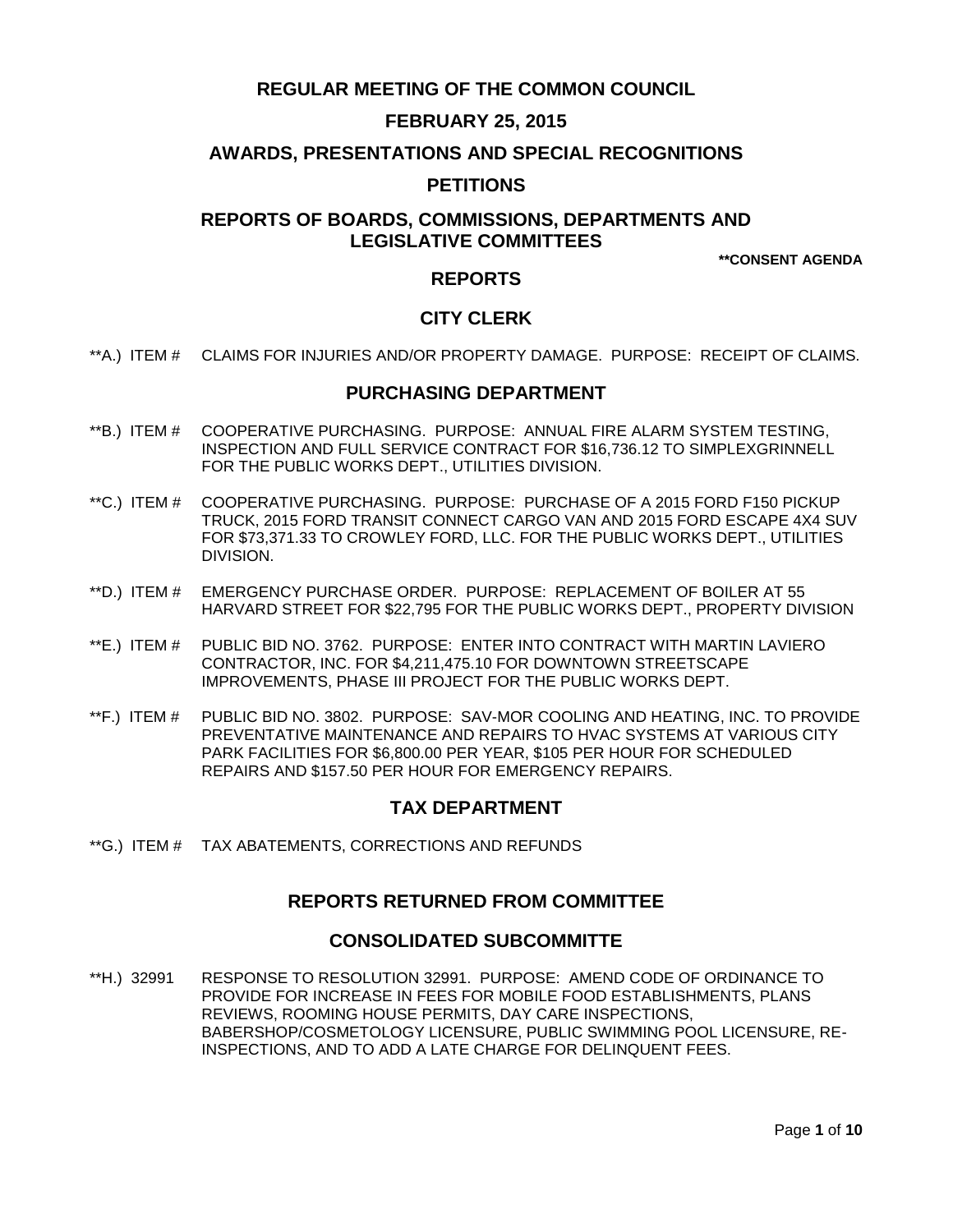# **RESOLUTIONS RETURNED FROM COMMITTEE**

1.) 32991 [AMEND CODE OF ORDINANCES. PURPOSE: INCREASE IN FEES FOR MOBILE FOOD](#page-6-2)  [ESTABLISHMENTS, PLANS REVIEWS, ROOMING HOUSE PERMITS, DAY CARE](#page-6-2)  [INSPECTIONS, BABERSHOP/COSMETOLOGY LICENSURE, PUBLIC SWIMMING](#page-6-2) POOL LICENSURE, RE-INSPECTIONS [AND TO ADD A LATE CHARGE FOR DELINQUENT FEES.](#page-6-2)  [A. PLATOSZ](#page-6-2)

## **NEW RESOLUTIONS**

2.) ITEM # [AMEND CODE OF ORDINANCES SEC. 11-6. PURPOSE: INCREASE TIME ALLOWED FOR](#page-9-0)  [REMOVAL OF RUBBISH CONTAINERS FROM SIDEWALKS OR CURBS FROM TWELVE](#page-9-0)  [HOURS TO TWENTY-FOUR HOURS. D. NAPLES](#page-9-0)

# **UNFINISHED BUSINESS**

- 32554 RESOLUTION RE: APPROVAL OF AGREEMENT BETWEEN THE CITY OF NEW BRITAIN AND LOCAL 1186. TABLED 11/13/2013
- 32697 REPORT OF PURCHASING DEPT. RE: ON CALL ENGINEERING SERVICES LANDFILL AND RECYCLING CENTER COMPLIANCE MONITORING – PUBLIC WORKS DEPT. TABLED 04/23/2014
- 32767 RESOLUTION RE: FISCAL YEAR 2015 COMMUNITY SERVICES BUDGET AMENDMENTS. TABLED 06/11/2014
- 32953 RESOLUTION RE: APPROVAL OF AGREEMENT BETWEEN THE CITY OF NEW BRITAIN AND LOCAL 871 – NEW BRITAIN FEDERATION OF TEACHERS TABLED 12/10/2014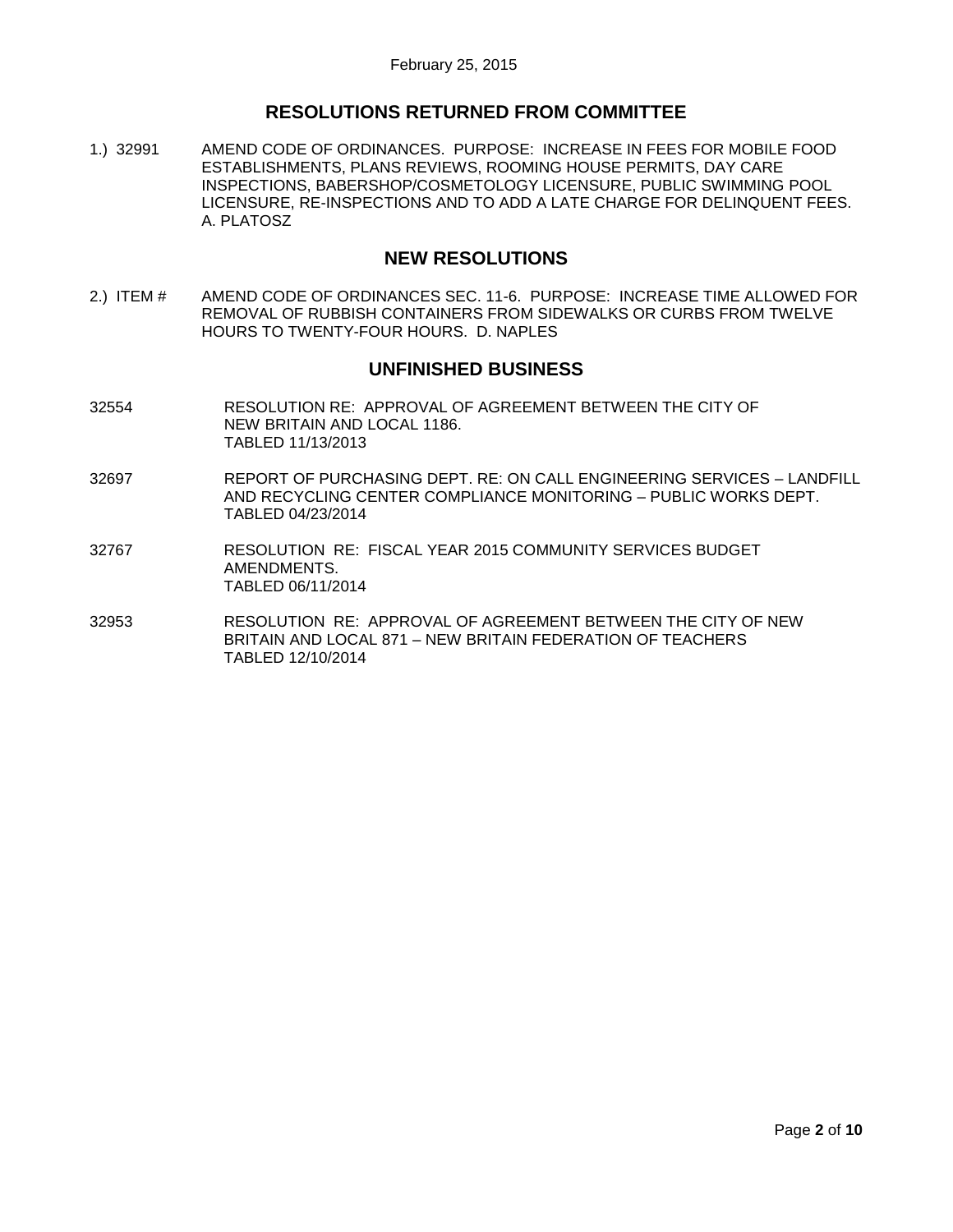# **REGULAR MEETING OF THE COMMON COUNCIL FEBRUARY 25, 2015 AWARDS, PRESENTATIONS AND SPECIAL RECOGNITIONS PETITIONS**

# **REPORTS OF BOARDS, COMMISSIONS, DEPARTMENTS AND LEGISLATIVE COMMITTEES**

**\*\*CONSENT AGENDA**

### **REPORTS**

# **CITY CLERK**

<span id="page-2-0"></span>\*\*A.) ITEM # CLAIMS FOR INJURIES AND/OR PROPERTY DAMAGE. PURPOSE: RECEIPT OF CLAIMS.

REPORT OF: City Clerk

To Her Honor, the Mayor, and the Common Council of the City of New Britain: the undersigned beg leave to report the following:

ITEM #:

RE: CLAIMS FOR INJURIES AND/OR PROPERTY DAMAGE

CLAIMANTS NAME Rivera, Chloe Tomlinson, Brandon A.

Mark H. Bernacki

City Clerk

# **PURCHASING DEPARTMENT**

<span id="page-2-1"></span>\*\*B.) ITEM # COOPERATIVE PURCHASING. PURPOSE: ANNUAL FIRE ALARM SYSTEM TESTING, INSPECTION AND FULL SERVICE CONTRACT FOR \$16,736.12 TO SIMPLEXGRINNELL FOR THE PUBLIC WORKS DEPT., UTILITIES DIVISION.

REPORT OF: Finance Dept., Purchasing Division

To Her Honor, the Mayor, and the Common Council of the City of New Britain: the undersigned beg leave to report the following:

ITEM #:

RE: Cooperative Purchasing, Annual Fire Alarm System Testing, Inspection and Full Service Contract for the Public Works Department, Utilities Division's Filter Plant, Administration Building and Pump Station. DATE: February 25, 2015

In accordance with City Code of Ordinances, Chapter 2, Article VIII, Division 1, Section 2-538 (a), a purchase order was requested by the Public Works Department, Utilities Division for the following under the State of Connecticut's Cooperative Purchasing Plan:

| <b>Supplier</b>  | Description                          | Price       |  |
|------------------|--------------------------------------|-------------|--|
| SimplexGrinnell  | Annual Fire Alarm System Testing     | \$16,736.12 |  |
| East Berlin, CT. | Inspection and Full Service Contract |             |  |

The Public Works Department, Utilities Division requested a purchase order for the Annual Fire Alarm System Testing, Inspection and Full Service Contract for their Filter Plant, Administration Building and Pump Station. The Full Services Contract includes component, parts, battery replacement and service calls. SimplexGrinnell has been providing maintenance on this system for the Public Works Department, Utilities Division in the past. SimplexGrinnell is the manufacturer of the Fire Alarm System and has one hundred and eighty-five (185) offices that make up one of the largest service networks in the Fire Alarm and Sprinkler Industry. SimplexGrinnell has no dealers and to go out to bid for these services would not be beneficial to the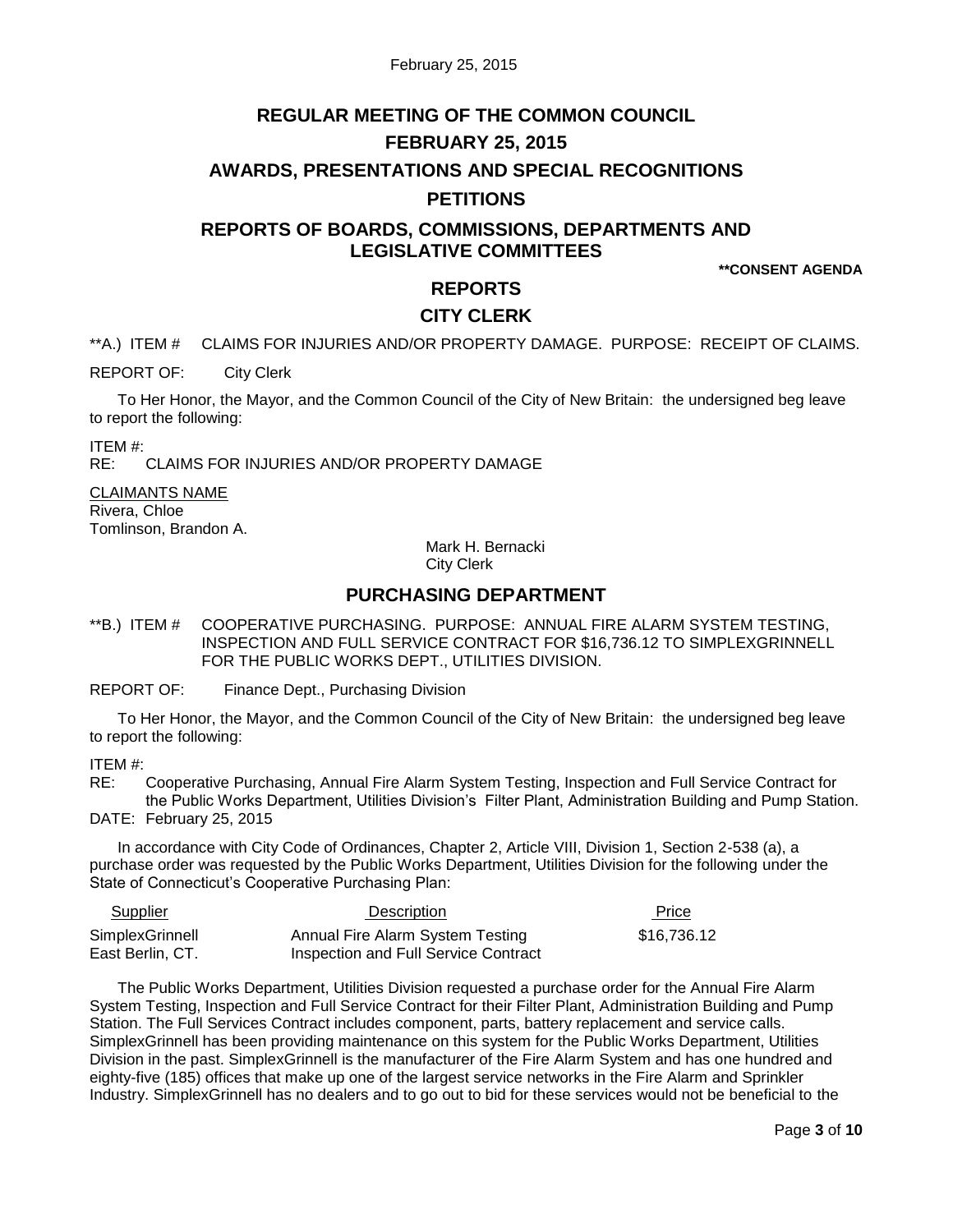City. SimplexGrinnell also has a State of Connecticut Contract, 11PSX0055, for these Services. SimplexGrinnell has once again agreed to charge the Public Works Department, Utilities Division the State of Connecticut Contract pricing for these services. The price that SimplexGrinnell is charging the Public Works Department, Utilities Division is at a discounted rate of 6% below their normal pricing for these services. This expense was also presented to the Water Commission at their February 10, 2015 meeting in which they approved this expenditure. Funding for this purchase of the Annual Fire Alarm System Testing, Inspection and Full Services Contract is available within the Public Works Department, Utilities Division's account number 9303500103-5659, Water Operating Expenses, Treatment, Operating Material and Supplies.

RESOLVED: That the Purchasing Agent is hereby authorized to issue a purchase order for \$16,736.12 to SimplexGrinnell of East Berlin, CT for the Annual Fire Alarm System Testing, Inspection and Full Services Contract for the Public Works Department, Utilities Division at their Filter Plant, Administration Building and Pump Station utilizing the State of Connecticut's Cooperative Purchasing Plan, Contract Award # 11PSX0055.

#### Jack Pieper Purchasing Agent

<span id="page-3-0"></span>\*\*C.) ITEM # COOPERATIVE PURCHASING. PURPOSE: PURCHASE OF A 2015 FORD F150 PICKUP TRUCK, 2015 FORD TRANSIT CONNECT CARGO VAN AND 2015 FORD ESCAPE 4X4 SUV FOR \$73,371.33 TO CROWLEY FORD, LLC. FOR THE PUBLIC WORKS DEPT., UTILITIES DIVISION.

REPORT OF: Finance Dept., Purchasing Division

To Her Honor, the Mayor, and the Common Council of the City of New Britain: the undersigned beg leave to report the following:

ITEM #:

RE: Cooperative Purchasing, 2015 Ford F150 Pickup Truck, 2015 Ford Transit Connect Cargo Van and a 2015 Ford 4x4 Escape for the Public Works Department, Utilities Division

DATE: February 25, 2015

In accordance with City Code of Ordinances, Chapter 2, Article VIII, Division 1, Section 2-538 (a), a purchase order was requested for the following under the State of Connecticut's Cooperative Purchasing Plan for the Public Works Department, Utilities Division.

| Supplier          | Item                                | Price       |
|-------------------|-------------------------------------|-------------|
| Crowley Ford, LLC | 2015 Ford F150 Pickup Truck         | \$25,237.23 |
| Plainville, CT.   | 2015 Ford Transit Connect Cargo Van | \$24,831.60 |
|                   | 2015 Ford Escape 4x4 SUV            | \$23,302.50 |
|                   | Total                               | \$73,371.33 |

The Public Works Department, Utilities Division requested the purchase of a new 2015 Ford F150 Pickup Truck, 2015 Ford Transit Connect Cargo Van and a 2015 Ford Escape 4x4 SUV utilizing the State of Connecticut's contract Award 10PSX0239. The new Ford vehicles will replace a 2002 Chevy 1500 Pickup truck with 146,031 miles, a 2006 Chevy Cargo Van with 118,371 miles and a 1994 GMC Sonoma Pickup Truck with 101,068 miles. Because of the age of these trucks, parts are becoming obsolete making it hard to obtain and make the needed repairs. This expense was also presented to the Water Commission at their February 10, 2015 meeting in which they approved this expenditure. Funding for this purchase is available within the Public Works Department, Utilities Division's account number, 9303501000-5436, Water Capital Equipment Expense, Equipment Maintenance and Repairs.

RESOLVED: That the Purchasing Agent is hereby authorized to issue a purchase order for \$73,371.33 to Cowley Ford, LLC of Plainville, CT for the purchase of a 2015 Ford F150 Pick Truck, 2015 Ford Transit Connect cargo Van and a 2015 Ford escape 4x4 SUV for the New Britain Public Works Department, Utilities Division utilizing the State of Connecticut's Cooperative Purchasing Plan, Contract Award #10PSX0239.

> Jack Pieper Purchasing Agent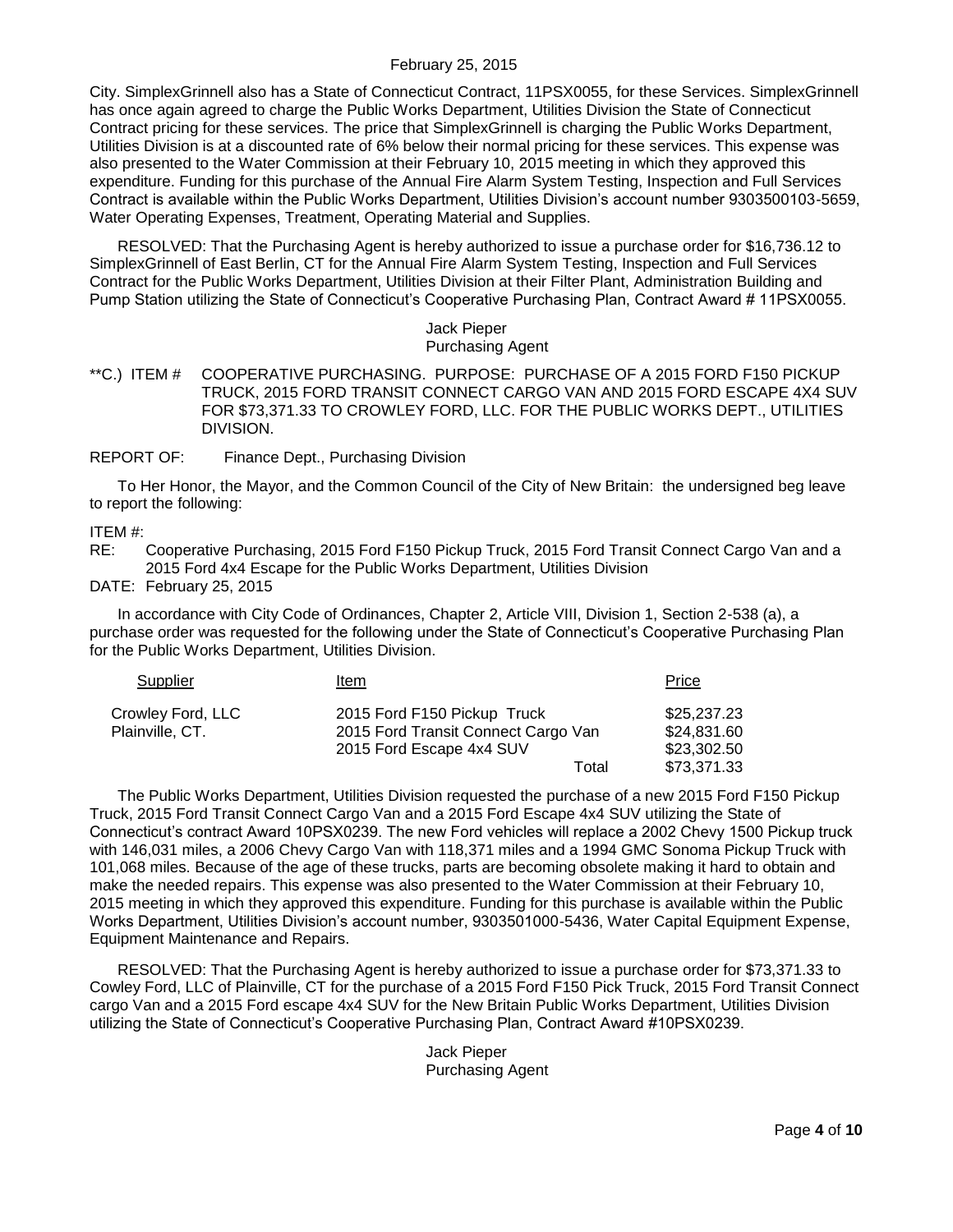#### <span id="page-4-0"></span>\*\*D.) ITEM # EMERGENCY PURCHASE ORDER. PURPOSE: REPLACEMENT OF BOILER AT 55 HARVARD STREET FOR \$22,795 FOR THE PUBLIC WORKS DEPT., PROPERTY DIVISION

#### REPORT OF: Finance Dept., Purchasing Division

To Her Honor, the Mayor, and the Common Council of the City of New Britain: the undersigned beg leave to report the following:

ITEM #:

RE: Emergency Purchase Order DATE: February 25, 2015

In accordance with City Code of Ordinances, Chapter 2, Article VIII, Division V, Section 2-606a, an emergency purchase order was authorized by the Mayor and issued to the vendor listed below on February 10, 2015

| Supplier         | Item<br>$\sim$ $\sim$      | Unit Price  |
|------------------|----------------------------|-------------|
| Perfectemp       | Replacement of a Boiler at | \$22.795.00 |
| Plantsville, CT. | 55 Harvard Street          |             |

The Purchasing Agent reports that no formal bid solicitation and advertisement as outlined in the Purchasing Ordinances were made for this item. In accordance with Section 2-606b of the City Code of Ordinances, the Purchasing Agent reports:

An emergency purchase order was requested by the Public Works Department, Property Division, to replace the boiler at 55 Harvard Street. The boiler is no longer operational and with the winter season here, repairs were needed immediately to prevent water pipes in the building from freezing and breaking. The facility houses the Public Works Department's storage and maintenance welding shop and is also used for winter storage of equipment that can't be left out in the winter months. There are two maintenance bays and a welding shop in the facility. Due to the urgency of replacing the boiler, it is recommended that the purchase order be issued to Perfectemp of Plantsville, CT., a vendor that has done work for the City in the past. Funding for these repairs came from the Public Works Department's account number 0083237301-5454, Citywide Facilities, Construction Contracts.

#### Jack Pieper Purchasing Agent

<span id="page-4-1"></span>\*\*E.) ITEM # PUBLIC BID NO. 3762. PURPOSE: ENTER INTO CONTRACT WITH MARTIN LAVIERO CONTRACTOR, INC. FOR \$4,211,475.10 FOR DOWNTOWN STREETSCAPE IMPROVEMENTS, PHASE III PROJECT FOR THE PUBLIC WORKS DEPT.

REPORT OF: Finance Dept., Purchasing Division

To Her Honor, the Mayor, and the Common Council of the City of New Britain: the undersigned beg leave to report the following:

#### ITEM #:

RE: Public Bid No. 3762, State Project 88-183, Federal Project No. TCSP (022), Downtown Streetscape Improvements, Phase III for the Public Works Department

DATE: February 25, 2015

Public Bid No. 3762 was solicited and received in accordance with the Purchasing Ordinances of the City of New Britain for the Downtown Streetscape Improvements, Phase III project for the Public Works Department. The Downtown Streetscape Improvements, Phase III project is along West Main Street, Main Street just north of Chestnut Street to Columbus Boulevard and Central Park. The improvements include installation of brick paver sidewalks, planters, street trees, traffic control signal replacement, curb line adjustments and sidewalk bump outs. The City has received STP Urban and Transportation Community and System Preservation Grants totaling \$4,130,500 with a 20% City Match. Funding is available for the Downtown Streetscape Improvements Phase III project in the Public Works Department's account number 0083238401-5454, Streetscape Improvement Projects, Construction Contracts.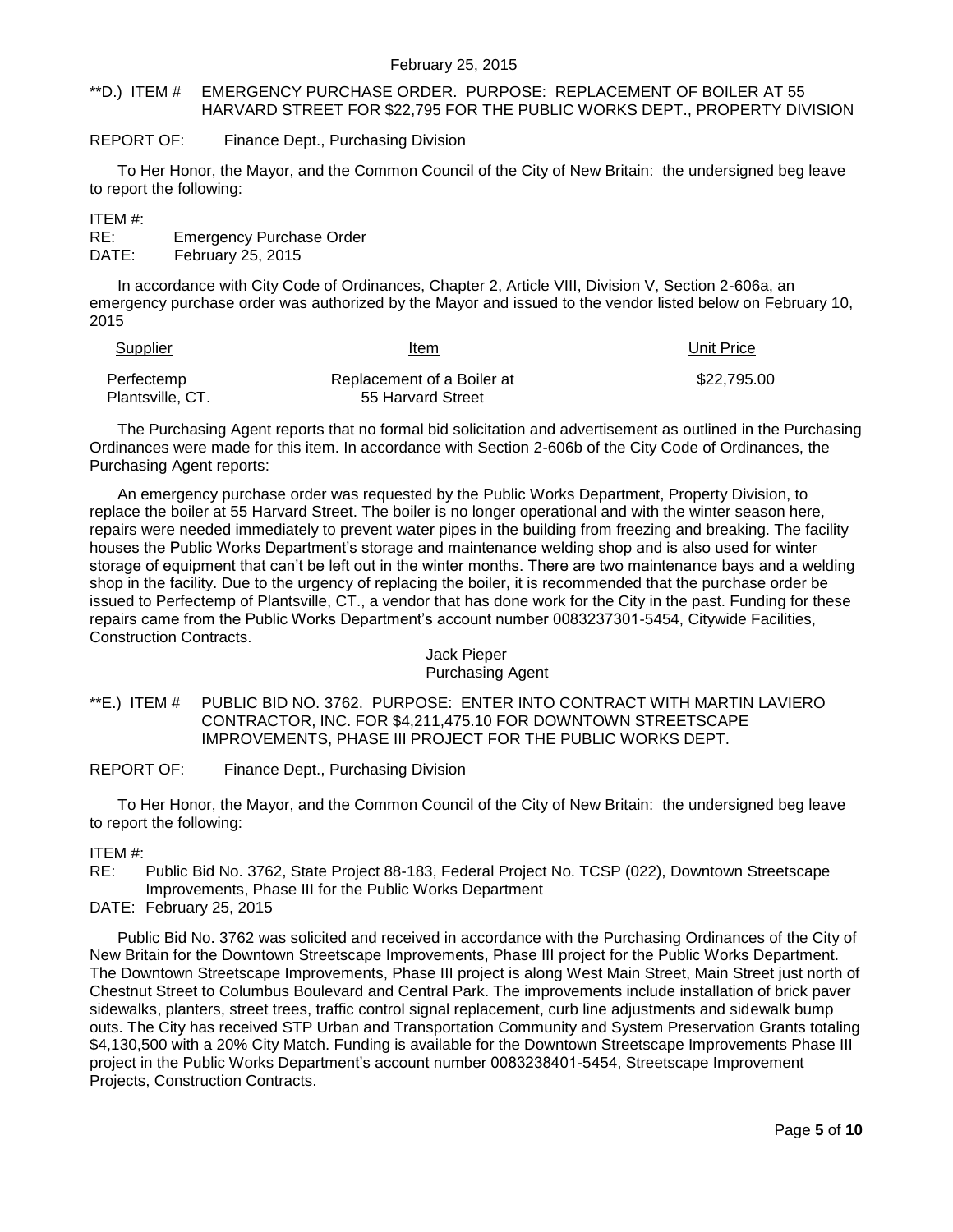Invitations to bid were solicited and the bid was duly advertised in the Hartford Courant and New Britain Herald Newspapers, the City and State of Connecticut's Department of Administration Services websites and mailed to fifty (50) Construction Companies. The Purchasing Agent did not receive any letters from the Construction Companies on the mailing list who indicated that they could not respond to the bid request. Responses were received as per attached.

The bids were reviewed for conformance to specifications by the Public Works Department, Engineering Division and the Purchasing Agent. Therefore the Director of the Public Works Department is recommending that the bid be awarded to Martin Laviero Contractor, Inc. of Bristol, CT. who submitted the lowest responsible bid and met all of the Bid Specifications.

RESOLVED: That the Purchasing Agent is hereby authorized to issue a Purchase Order for \$4,211,475.10 and enter into a contract with Martin Laviero Contractor, Inc. of Bristol, CT for the Downtown Streetscape Improvements, Phase III project, for the Public Works Department per the terms and specifications of Public Bid No. 3762.

> Jack Pieper Purchasing Agent

<span id="page-5-0"></span>\*\*F.) ITEM # PUBLIC BID NO. 3802. PURPOSE: SAV-MOR COOLING AND HEATING, INC. TO PROVIDE PREVENTATIVE MAINTENANCE AND REPAIRS TO HVAC SYSTEMS AT VARIOUS CITY PARK FACILITIES FOR \$6,800.00 PER YEAR, \$105 PER HOUR FOR SCHEDULED REPAIRS AND \$157.50 PER HOUR FOR EMERGENCY REPAIRS.

REPORT OF: Finance Dept., Purchasing Division

To Her Honor, the Mayor, and the Common Council of the City of New Britain: the undersigned beg leave to report the following:

ITEM #:

RE: Public Bid No. 3802 Preventative Maintenance & Repairs of the HVAC Systems at Various City Park Facilities for the Parks, Recreation and Community Services Department

DATE: February 25, 2015

Public Bid No. 3802 was solicited and received in accordance with the Purchasing Ordinances of the City of New Britain for Preventative Maintenance & Repairs of the HVAC Systems at Various City Park Facilities for the Parks, Recreation and Community Services Department. Funding is available for this purchase within the Parks, Recreation and Community Services Department's account number, 001419006-5435, General Fund, Building and Garage Maintenance and Repairs.

Invitations to bid were solicited and the bid was duly advertised in the New Britain Herald Newspaper, the City and State of Connecticut's Department of Administration Services websites and mailed thirty-four (34) Heating and Air Conditioning Repair and Maintenance Companies. The Purchasing Agent did not receive any letters from the Heating and Air Conditioning Repair and Maintenance Companies on the mailing list who indicated that they could not respond to the bid request. The responses were received as per attached.

The bids were reviewed for conformance to specifications by the Parks, Recreation and Community Services Department's Administration and the Purchasing Agent. Therefore the Director of the Parks, Recreation and Community Services Department is recommending that the bid be awarded to SAV-MOR Cooling and Heating, Inc. of Southington, CT. who was the lowest bidder for these services and met all bid specifications.

RESOLVED: That the Purchasing Agent is hereby authorized to enter into a contract from March 2, 2015 to March 1, 2018 and issue a purchase order to SAV-MOR Cooling and Heating, Inc. of Southington, CT. to provide Preventative Maintenance & Repairs of the HVAC Systems at Various City Park Facilities at a price of \$6,800.00 per year, \$105.00 per hour for any scheduled repairs services and \$157.50 per the hour for emergency repair services per the terms and specifications of Public Bid No. 3802.

> Jack Pieper Purchasing Agent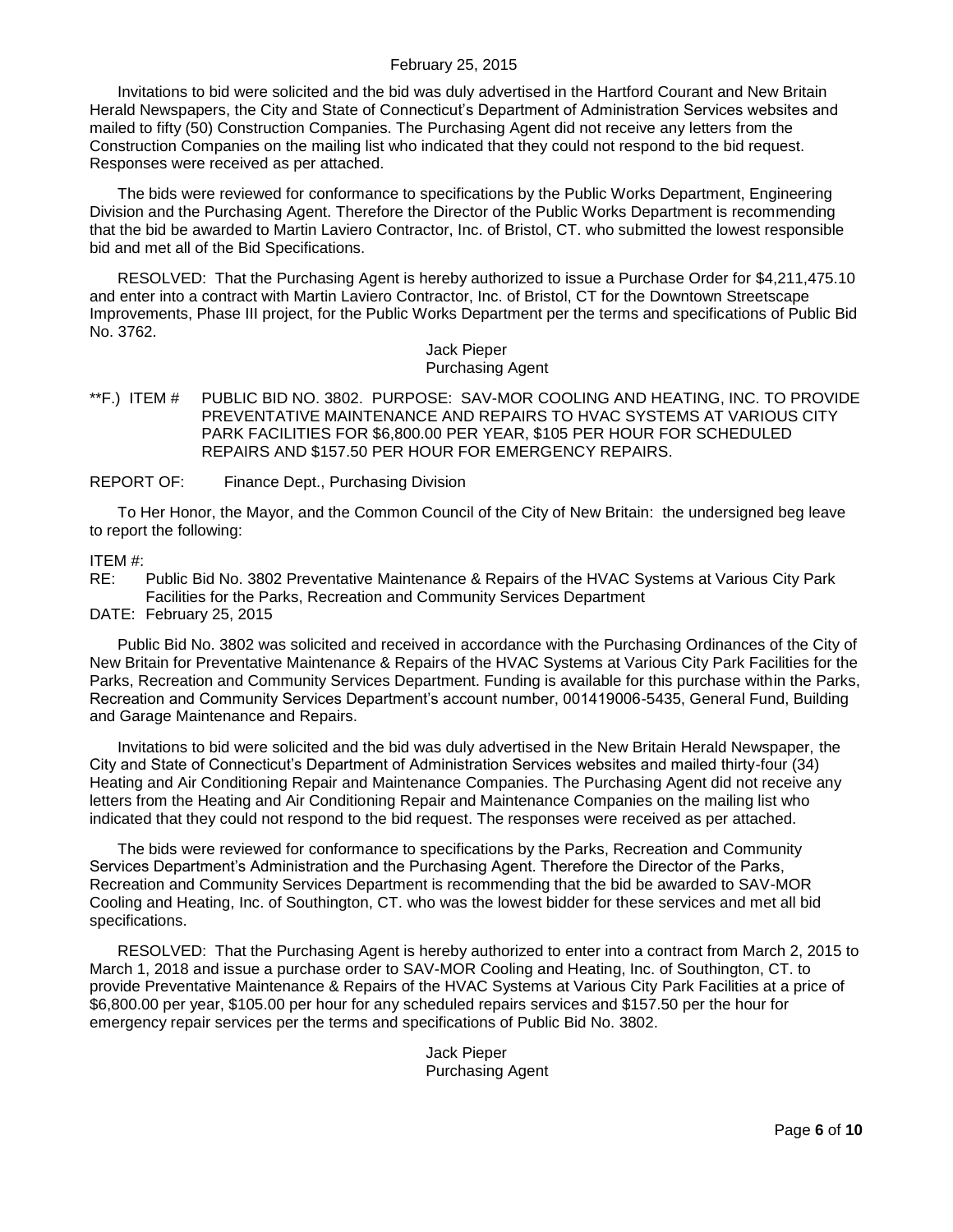# **TAX DEPARTMENT**

<span id="page-6-0"></span>\*\*G.) ITEM # TAX ABATEMENTS, CORRECTIONS AND REFUNDS

### REPORT OF: Tax Collector

To Her Honor, the Mayor, and the Common Council of the City of New Britain: the undersigned beg leave to report the following:

ITEM #:

RE: Tax Abatements, Corrections and Refunds

The Collector of Taxes has referred a list of tax abatements, corrections and refunds. Acceptance and adoption is respectfully recommended.

> Cheryl S. Blogoslawski Tax Collector

# **REPORTS RETURNED FROM COMMITTEE CONSOLIDATED SUBCOMMITTE**

<span id="page-6-1"></span>\*\*H.) 32991 RESPONSE TO RESOLUTION 32991. PURPOSE: AMEND CODE OF ORDINANCE TO PROVIDE FOR INCREASE IN FEES FOR MOBILE FOOD ESTABLISHMENTS, PLANS REVIEWS, ROOMING HOUSE PERMITS, DAY CARE INSPECTIONS, BABERSHOP/COSMETOLOGY LICENSURE, PUBLIC SWIMMING POOL LICENSURE, RE-INSPECTIONS, AND TO ADD A LATE CHARGE FOR DELINQUENT FEES.

REPORT OF: CONSOLIDATED SUBCOMMITTEE

To Her Honor, the Mayor, and the Common Council of the City of New Britain: the undersigned beg leave to report the following:

ITEM #: 32991 RE:

The Consolidated Subcommittee of the Common Council at a regular meeting and public hearing held on Thursday evening, February 19, 2015, at 7:00 PM in the Council Chambers, to which was referred the matter of resolution #32991 – increase in fees for mobile food establishments, plans reviews, rooming house permits, day care inspections, barbershop/cosmetology licensure, public swimming pool licensure, re-inspections and to add a late charge for delinquent fees, voted to accept and recommend that the following resolution be referred back to the Common Council with a favorable recommendation.

> Alderman Emmanuel Sanchez Chair

# **RESOLUTIONS RETURNED FROM COMMITTEE**

- <span id="page-6-2"></span>1.) 32991 AMEND CODE OF ORDINANCES. PURPOSE: INCREASE IN FEES FOR MOBILE FOOD ESTABLISHMENTS, PLANS REVIEWS, ROOMING HOUSE PERMITS, DAY CARE INSPECTIONS, BABERSHOP/COSMETOLOGY LICENSURE, PUBLIC SWIMMING POOL LICENSURE, RE-INSPECTIONS AND TO ADD A LATE CHARGE FOR DELINQUENT FEES. A. PLATOSZ
- Item # RE:

To Her Honor, the Mayor, and the Common Council of the City of New Britain: the undersigned beg leave to recommend the adoption of the following:

Resolution Summary: INTENT AND PURPOSE:

To revise Sections 10-37, 13-194, 14-256 and 14-407 of the Code of Ordinances to provide for an increase in fees for mobile food establishments, plans reviews, rooming house permit, day care inspections, barbershop/cosmetology licensure, public swimming pool licensure, re-inspections, and to add a late charge for delinquent fees. The City of New Britain Board of Health approved the increased fees to be consistent with permit fees in other municipalities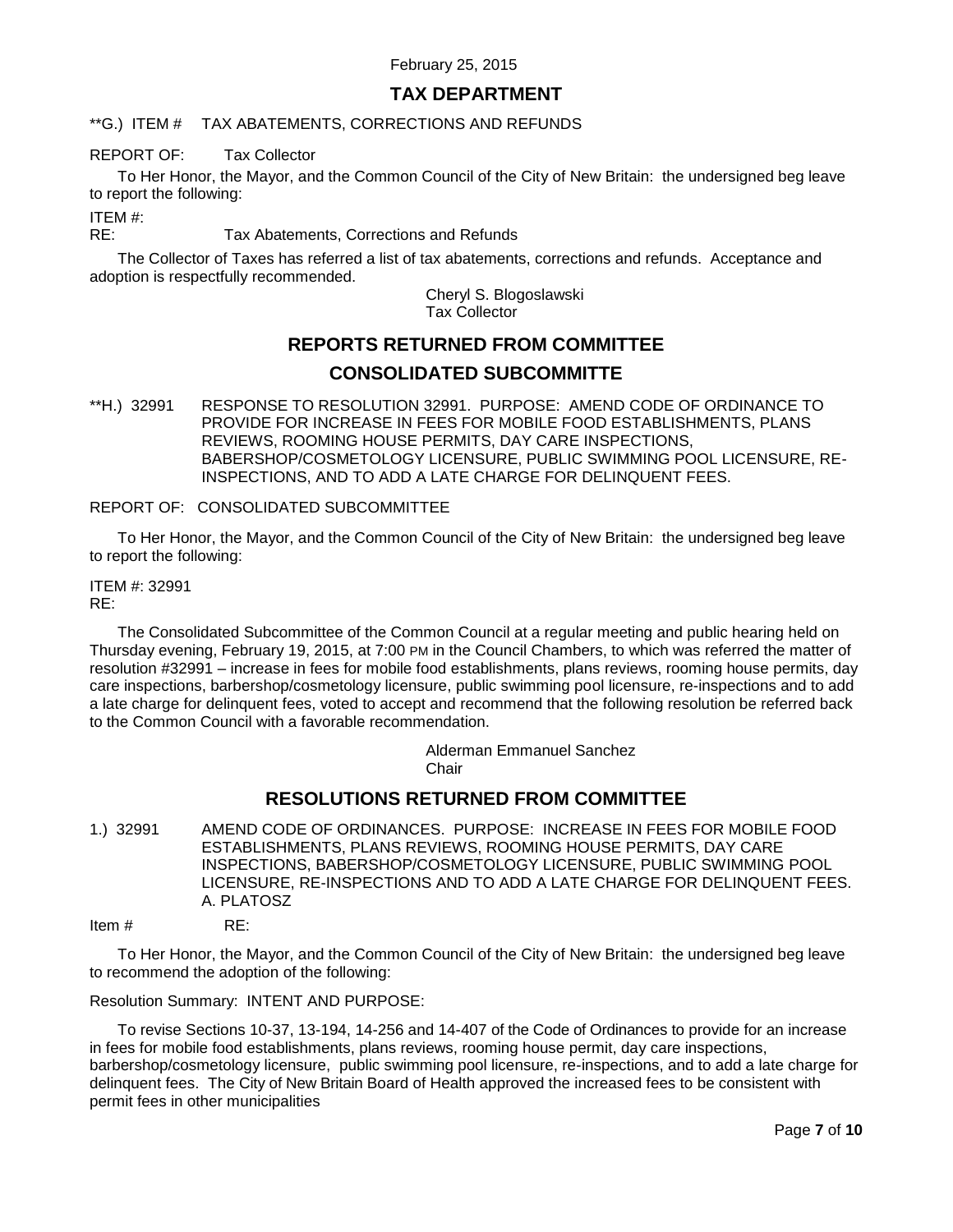BE IT ORDAINED BY THE COMMON COUNCIL OF THE CITY OF NEW BRITAIN that SECTIONS 10-37, 13-194, 14-256, and 14-407 of the Code of Ordinances, City of New Britain, be amended as follows: (inserted text appears in underline; deleted text appears in strikethrough; new sections begin with the word [new].

Sec. 10-37. Classifications of food establishments; fees for issuance of licenses; duration; inspection intervals; re-inspection fees; late charge.

(a) All licenses to conduct, operate or maintain any food establishment shall be issued for a period of one (1) year beginning July 1 and ending June 30 of the following year, except that any license issued after July 1 of any year shall expire as of the June 30 following the date of issuance of such license.

(b) Food establishments shall be classified as follows:

(1) Class I establishment -- Food service establishment with commercially prepackaged food and/or hot or cold beverages only. No preparation, cooking or hot holding of potentially hazardous foods is included, except that commercially packaged precooked foods may be heated and served in the original package within four (4) hours; e.g., cold commercially packaged sandwiches and sandwich meat and cheeses, pastries, confectioneries, snacks, popcorn, pretzels, donuts, coffee, tea, soft drinks, etc.

(2) Class II establishment -- Food service establishment using cold or ready to eat commercially processed food requiring no further heat treatment and/or hot or cold beverages. No cooking, heating or hot holding of potentially hazardous foods is included, except that commercially packaged precooked foods may be heated and served in the original package within four (4) hours, and commercially precooked hot dogs, kielbasa and soup may be heated if transferred directly out of the original package and served within four (4) hours; e.g., cold deli sandwiches, salads, commercially prepared, processed and packaged sandwiches, hot dogs, kielbasa, soups, coffee, tea, soft drinks, etc.

(3) Class III establishment -- Food service establishment having on the premises exposed potentially hazardous foods that are prepared by hot processes and consumed by the public within four (4) hours of preparation; e.g., hot meat sandwiches, pizza, soups, seafood, etc.

(4) Class IV establishment -- Food service establishment having on the premises exposed potentially hazardous foods that are prepared by hot processes and held for more than four (4) hours prior to consumption by the public; e.g., meats, poultry, eggs, seafood, dairy, etc.

- (c) Food establishments shall be inspected at the following intervals:
	- (1) Class I establishment -- 360 days;
	- (2) Class II establishment -- 180 days;
	- (3) Class III establishment -- 120 days;
	- (4) Class IV establishment -- 90 days;
	- (5) Temporary food service establishment -- At intervals based on the applicable class of the establishment.

(d) Every applicant for a license to conduct, operate or maintain a food establishment shall pay a fee or fees for such establishment in accordance with the following schedule:

- (1) Class I establishment:
- a. Fixed establishment -- 110.00 per year, or part thereof.
- b. Mobile establishment -- \$50.00 \$75.00 per year, or part thereof.
- (2) Class II establishment:
	- a. Fixed establishment -- \$145.00 per year, or part thereof.
	- b. Mobile establishment -- \$85.00 \$100.00 per year, or part thereof.
- (3) Class III establishment:
	- a. Fixed establishment -- \$180.00 per year, or part thereof, plus \$2.00 per seat for each seat in excess of 35.
	- b. Mobile establishment -- \$115.00 \$140.00 per year, or part thereof.
- (4) Class IV establishment -- \$215.00 per year, or part thereof, plus \$2.00 per seat for each seat in excess of 35.

(5) Temporary food service establishment  $-$  \$20.00 \$35.00 per day up to a maximum of \$100.00 \$175.00 per year.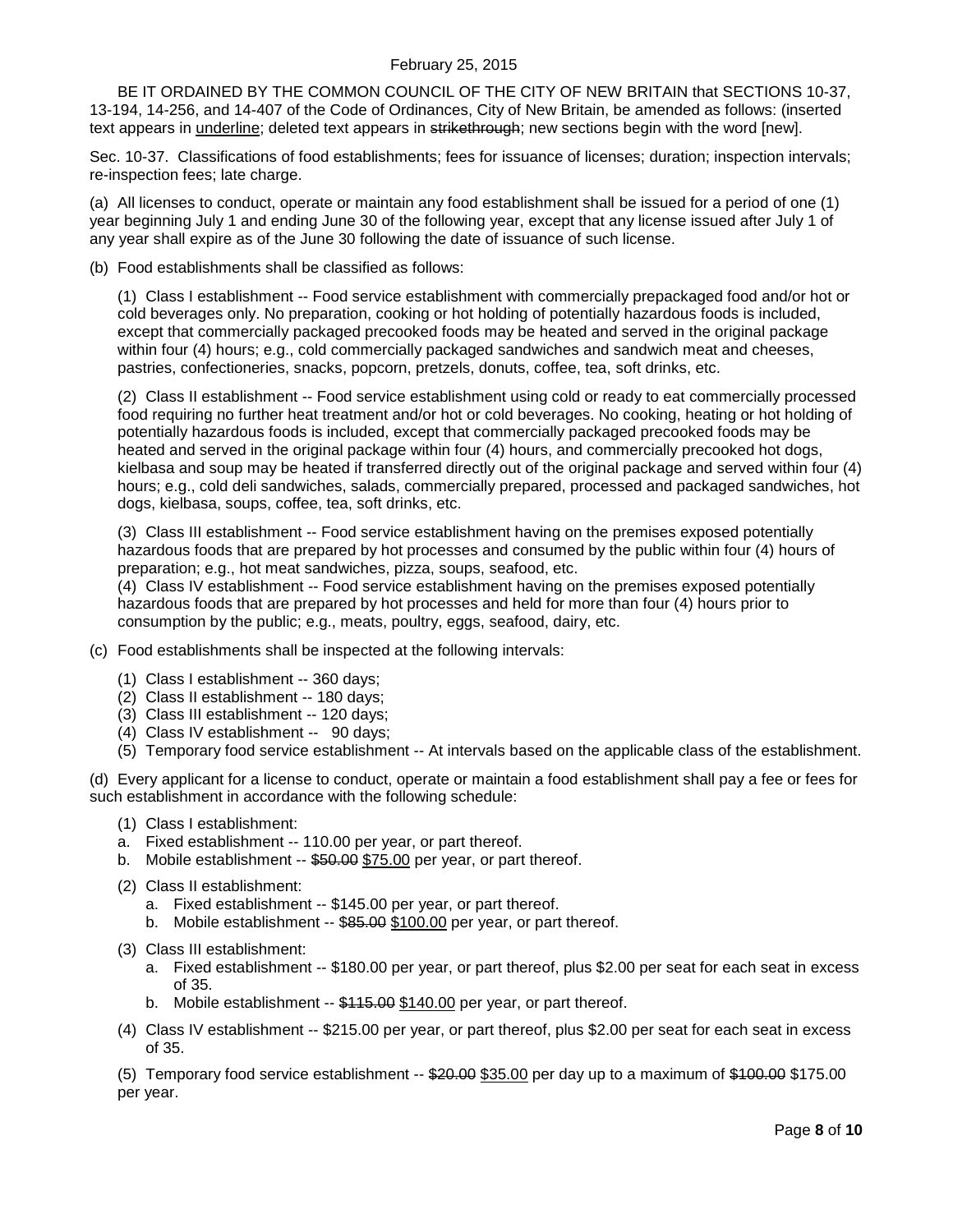(e) Late charge for food establishment licensing fee. There shall be a thirty dollar (\$30.00) late charge for any food establishment licensing fee not received by June 30. In addition, there shall be an additional thirty dollars (\$30.00) charge for each additional thirty-day period that the fee remains delinquent.

(f) Re-inspection fee. In the event that a food establishment shall require a re-inspection as a result of having failed to attain a passing grade on the initial inspection (4 pt. item(s) not corrected or previous grade below 80), such food establishment shall be required to pay a re-inspection fee of one hundred dollars (\$100.00) one hundred twenty-five dollars (\$125.00) for each required re-inspection.

(g) All new or extensively remodeled food establishments must undergo a plan review before beginning operation. A fee of one hundred twenty-five dollars (\$125.00) one hundred fifty dollars (\$150.00) is to be paid for each plan review.

(Code 1970, § 11-3; Ord. of 9-95; Ord. No. 27823, 4-28-04; Res. No. 28693-2, 8-18-05; Res. No. 30847-2, 1-27-10)

Sec. 13-194. Same--Issuance; fees.

No permit to operate a rooming house shall be issued unless the rooming house for which the permit is sought is found after inspection to meet the applicable requirements of this article and any rules and regulations adopted pursuant thereto. The annual fee for any such permit shall be a minimum of seventy-five dollars (\$75.00) one hundred twenty-five dollars (\$125.00) or two dollars (\$2.00) per year per room.

(Code 1970, § 13-9.05; Ord. of 4-82; Ord. of 4-90, § 6)

ARTICLE XIV. PUBLIC SWIMMING POOLS, WADING POOLS, WHIRLPOOLS, SPAS, DAYCARE CENTERS AND NONPUBLIC SCHOOLS

Sec. 14-256. License required; fee.

(a) No person shall operate a public swimming pool, a public wading pool or a public whirlpool or spa as defined in section 10-B-33b of the Regulations of the State of Connecticut Department of Health Services without first obtaining a license therefor issued by the director of health. Such license shall remain in effect for one (1) year from the date of issuance. The fee for such license shall be sixty dollars (\$60.00) one hundred dollars (\$100.00) for each such pool or spa.

(b) The health department shall charge a fee for the following inspections:

- (1) Day care centers -- \$60.00 \$80.00;
- (2) Nonpublic schools inspections -- \$15.00 per structure.
- (3) Well permits A \$50 fee shall accompany each application.

(Ord of 4-90 § 10; Res. No. 28693-2, 8-18-05)

Secs. 14-257--14-259. Reserved.

Sec. 14-407. New Britain Environmental Health Department Proposed Fee Schedule 2010 2015

| Barbershop, Hairdressing and<br><b>Cosmetology Salons</b>                                                                | Fee                                                           |  |
|--------------------------------------------------------------------------------------------------------------------------|---------------------------------------------------------------|--|
| <b>Establishment Permit</b><br>With $1 - 5$ work stations:<br>With $6 - 10$ work stations:<br>With $11 +$ work stations: | \$75.00 \$90.00<br>400.00 115.00<br><del>150.00 1</del> 70.00 |  |
| $\lambda$ st/2nd<br>Re-inspection Fee                                                                                    | 50.00 60.00/Inspection                                        |  |
| Renewal Permit Application Late                                                                                          | <del>25.00 4</del> 0.00                                       |  |
| <b>Returned Check Fee</b>                                                                                                | 20.00                                                         |  |

\*\*Plan Review Fee: \$50.00 (Res. No. 32485-2, 1023-13)

#### Alderman Adam Platosz